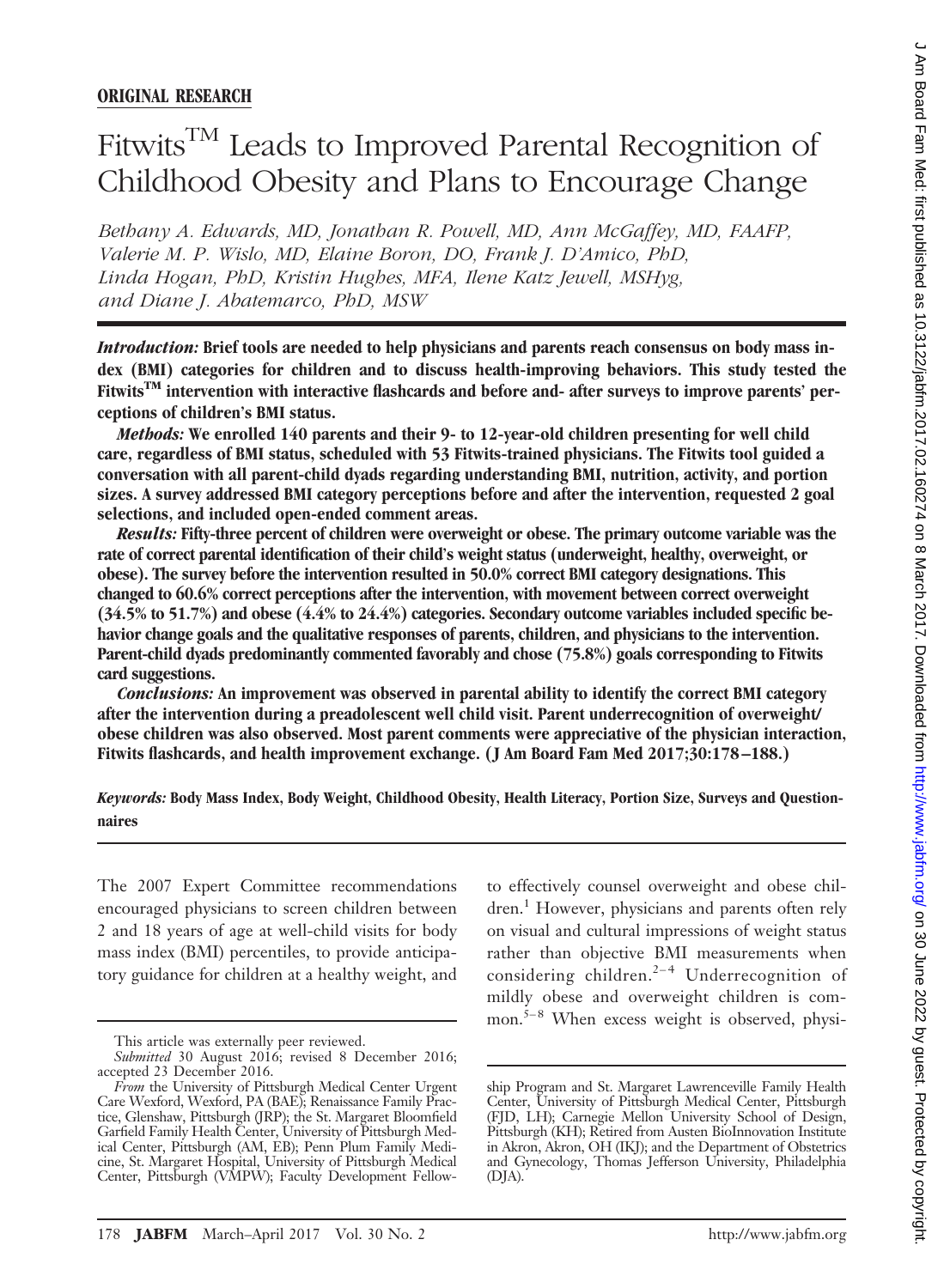cians and families frequently struggle to find accessible language and helpful management strategies within the confines of well-child visits. $4,9,10$  Calculated BMI percentiles may be difficult for parents to understand.<sup>9,11</sup> In these instances, obese and overweight children are not properly assessed and treated.5,7,12 Studies in the medical literature are replete with subpar productive and documented BMI discussions with families. $4 - 6,10,13,14$ 

To assist primary care physicians with these discussions, university-based design specialists, physicians, dietitians, and children from Pittsburgh, Pennsylvania codeveloped the Fitwits<sup>TM</sup> office tool as a brief well-child care intervention, irrespective of BMI status.<sup>15,16</sup> Fitwits products were invented as a health communications–related preventive approach to reducing obesity in 2007 to 2009.<sup>17</sup> Seventeen flashcards populated with "Fitwits" and "Nitwits" food and snack-based characters frame key expert-recommended elements: BMI discussion, use of the term *obesity*, exercise, nutrition, portion sizes, and behavioral management suggestions. Cards 3 and 4 depict accurate BMI percentile scales for girls and boys, respectively. They have ordinate labels and color-coded obese, overweight, and healthy weight BMI categories, illustrated with representative Fitwits and Nitwits characters. The flashcards prompt conversations about 60 minutes of daily activity, reducing fast food and sweetened beverages, and 7 hand-based portion sizes for any place a meal is being eaten. Our 2011 residencybased office study of this tool demonstrated increased physician comfort and competence in discussions, particularly those about BMI, obesity, and portion sizes.18 Physicians are more disposed to screen for obesity with concurrent training in prevention and treatment.<sup>19-21</sup> We have continued Fitwits training for physicians entering our program and are focused on patient outcomes.

This Fitwits BMI study is a response to the growing "norm" of childhood obesity and the concurrent fading parental recognition of a child's excess weight. Physicians need to help parents understand that their child is overweight or obese, and then help them take action.<sup>22</sup> Our study assesses parents' awareness of their child's BMI status, perceptions of the physician-led discussion, and the child's longitudinal BMI percentile trajectory over 12 months. In this article we only report parent responses to questions about prior physician-led BMI discussion, health behaviors regarding eating and activities, parent's identification of the child's BMI category before and after the Fitwits intervention, selected goals, and visit comments; this wellchild survey was administered on the day of enrollment.

# **Methods**

## *Design*

Our intention was to determine whether parents' perceptions of their child's weight status would change by using the Fitwits office tool during a well-child visit. The approximately 5-minute Fitwits-framed discussion replaced the usual wellchild weight status, nutrition, and activity conversation. We used electronic medical record (EMR)– generated BMI percentiles, the physician-led Fitwits brief intervention, and self-reporting surveys administered before and after the intervention for parents/guardians and children ages 9 to 12 years. To attract enrollees, a home-use Fitwits game set was given to each child at the visit's conclusion; the games included (1) Fitwits or Nitwits food characters with simple fat and sugar scales and recipes using hand-based portion sizes; (2) a memory game connecting hand-based portion sizes and a variety of foods; and (3) a trivia game with engaging nutrition-related questions. This study was part of a larger longitudinal, nonrandomized intervention study that measured BMI category perceptions and child BMI trajectories at 4 time points (baseline and 2, 6, and 12 months). All procedures were approved by the University of Pittsburgh Institutional Review Board.

#### *Setting and Participants*

Our study was conducted in an urban western Pennsylvania family medicine residency program in 3 family health centers serving patients with low to middle socioeconomic status. A Fitwits research team of residents trained and obtained consent from 100 family health center residents, fellows,

*Funding:* This research was supported through grants from the Allegheny County Medical Society Foundation, the Auxiliary Board of St. Margaret Foundation, the St. Margaret Foundation Family Health Center Fund, and the A.J. and Sigismunda Palumbo Charitable Trust.

*Conflict of interest:* none declared.

*Corresponding author:* Ann McGaffey, MD, FAAFP, St. Margaret Bloomfield Garfield Family Health Center, University of Pittsburgh Medical Center, 5475 Penn Ave, Pittsburgh, PA 15206 (E-mail: mcgaffeyal@upmc.edu).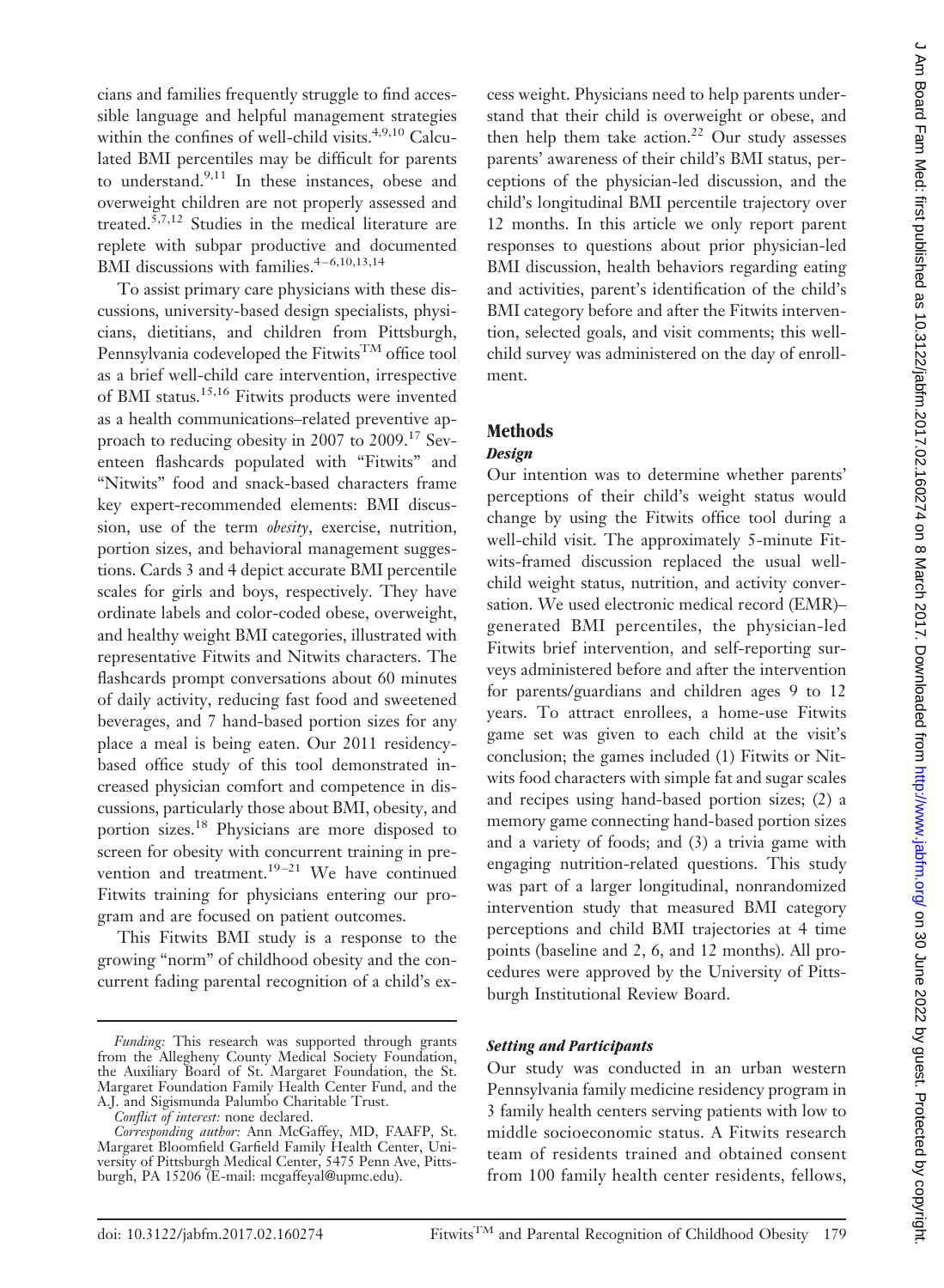and faculty physicians. We enrolled 140 parents and 9- to 12 year-old children between May 2012 and November 2013.

## *Procedure*

## *Inclusion and Recruitment Methods*

The Fitwits team developed a training PowerPoint presentation for reception and nursing staff and separate printed pages for the staff and patients. These outlined the eligibility of all children ages 9 to 12 years, regardless of BMI status, provided that they were scheduled for a well-child visit and accompanied by a parent/legal guardian. Trained staff obtained informed consent from parents/legal guardians and assent from the children.

#### *Process*

Nursing staff weighed the child on well-maintained scales, which were different at each site, and measured their height using Seca 222 stadiometers (seca North America, Chino, CA). Measurements were entered in our EpicCare EMR (Epic Systems Corp., Verona, WI), producing a BMI and a BMI percentile to the 0.01 place. In the examination room, the parent and child completed the survey up to the indicated stopping point; then the physician narrated the flashcards and facilitated bidirectional conversations. The EMR-generated BMI percentile and the BMI category were discussed using the girls' or boys' BMI flashcard. After the Fitwits intervention, the parent and child completed the remaining survey. The physician completed his/her comment area.

# *Outcomes*

The primary outcome variable was the rate of correct identification by parents of their child's weight status (underweight, healthy, overweight, or obese) before and after the brief Fitwits intervention. Secondary outcome variables included specific behavior change goals, chosen collaboratively by the parent-child dyad, and the qualitative responses of parents, children, and physicians to the intervention.

# *Survey and Study Development, and Physician Training*

A validated children's behavioral health survey was not available. The pen and paper survey was constructed over several months by the Fitwits team of residents and faculty to reflect the contents of the

Fitwits tool. Additional questions were developed based on published use of brief tools focused on BMI identification and communication, participant health habits, and goal-setting.<sup>23,24</sup> The survey was not validated, but the team edited questions to improve the level of understanding.

Surveys completed by parents and children included questions related to demographics; parent perceptions that a physician discussed and helped them understand BMI in the 2 years before the intervention; understanding of BMI category before and after the Fitwits intervention; and 9 health-related behaviors (3 possible responses per question).<sup>1,23,25</sup> The Fitwits office tool was implemented before the after-intervention survey, which requested the selection of 2 behavioral change goals from among 25 suggestions. The survey concluded with child and parent comment areas, prefaced by "Comments on visit with the doctor," followed by "Physician comments on visit."

Residency-based physicians have been trained by a Fitwits resident team to use the Fitwits intervention since 2008. Group intern orientation training was accomplished each June starting in 2012 with a PowerPoint presentation on the epidemiology of childhood obesity, child BMI percentile discussions, and a review of the card games, 17 flashcards, and surveys.

## *Sample Size Estimation*

We based our sample size estimation on the major study goal of improving the rate of parents correctly identifying their child's weight status. Under the null hypothesis, a parent would guess their child's correct status 50% of the time before the intervention. A sample size of approximately 110 parents would be sufficient to determine an improvement of 15% ( $\alpha = 0.05$ , 2-tailed; power = 0.90). Assuming a 20% loss to follow-up at 12 months resulted in us seeking to enroll 130 parents and children.

#### *Statistical Analysis*

In this article, basic descriptive statistical measures (frequency and relative frequency distributions, cross-tabulations) are used to describe the parent, child, and physician responses to survey questions. The McNemar test for matched dichotomous differences was used to compare the parent's accuracy (either correct or incorrect) of identifying their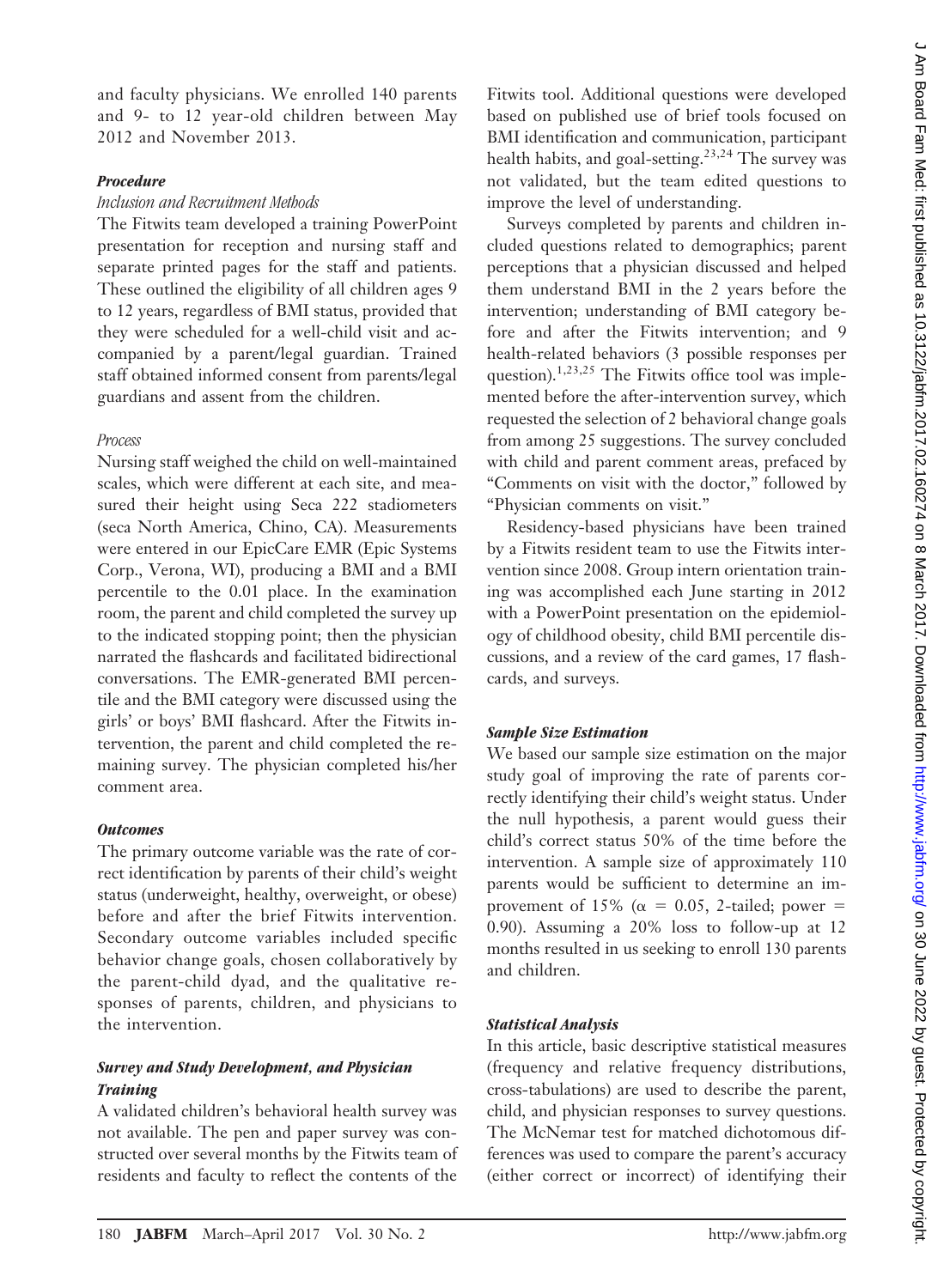child's BMI status before and after the intervention.

Two qualitative analysts (IJK and DJA) independently coded the written comments of parents, children, and physicians; developed major themes; and grouped the comments. The analysts conferred on differences in applied codes and came to a consensus.

# **Results**

We obtained consent from and enrolled 140 pairs of parents and 9- to 12-year-old children at wellchild visits, regardless of BMI status, though 130 parent/child pairs were determined to be sufficient. A total of 53 Fitwits-trained physicians participated based on family enrollments.

As seen in the population description provided in Table 1, the 140 enrolled children were evenly distributed in age; 54% were male, and the children were predominantly English-speaking, African American, not Hispanic, insured by Medicaid, and accompanied by their mother. Fewer than half (46%) had a healthy BMI, 1% was underweight, and 53% were overweight or obese. Our concurrent outpatient population of 378 9- to 12-yearolds was 51% male; 61% African American, 33% white, and 7% other; 81% insured by Medicaid; and 42.1% overweight or obese (52.1% at center 1, 39.1% at center 2, and 32.7% at center 3). The demographics and high enrollment (53%) of overweight and obese children most closely resembled the preadolescent population at center 1 (86% African American). About half (71 of 140) of the parent/child cohort chose to enroll at center 1.

Table 2 addresses parents' views of a prior physician-led, BMI-related discussion and a child behavior survey. Most children (94%) had weight and height measurements. Just over half (60%) recalled a discussion of BMI with their physician, and 55% felt that a physician had helped them understand BMI. A total of 29% had experienced Fitwits previously, in a study or informally. Table 2 also shows parental assessments of factors that were influential in normal or excessive weight gain. Most reported (their opinion) "about right" portion sizes (72%) and  $\leq$ 1 fast food meals in a week (69%). The majority of responses indicated  $\leq$  servings of fruits and vegetables each day and  $\geq 2$  sweetened drinks and junk food snacks each day. For activity behaviors, only 7% thought their child actively

# **Table 1. Descriptive Characteristics of Child** Participants  $(n = 140)^*$

| Variable                  | Participants, n (%) <sup>†</sup> |
|---------------------------|----------------------------------|
| Age (years)               |                                  |
| 9                         | 40 (29)                          |
| 10                        | 35(25)                           |
| 11                        | 32(23)                           |
| 12                        | 33 (24)                          |
| Male sex                  | 75 (54)                          |
| Race                      |                                  |
| Black/African American    | 96 (70)                          |
| White                     | 21 (15)                          |
| $>1$ race                 | 18(13)                           |
| Asian                     | 3(2)                             |
| Ethnicity <sup>‡</sup>    |                                  |
| Hispanic/Latino(a)        | 5(6)                             |
| Non-Hispanic/Latino(a)    | 80 (93)                          |
| Insurance                 |                                  |
| Medicaid                  | 108(77)                          |
| Commercial                | 27(19)                           |
| Uninsured                 | 5(4)                             |
| <b>BMI</b> category       |                                  |
| Underweight               | 1(1)                             |
| Healthy                   | 65 (46)                          |
| Overweight                | 29 (21)                          |
| Obese                     | 45 (32)                          |
| <b>BMI</b> percentile     |                                  |
| 25th                      | (55.4)                           |
| 50th                      | (87.2)                           |
| 75th                      | (96.8)                           |
| Language                  |                                  |
| English                   | 135 (99)                         |
| Other                     | 2(2)                             |
| Parent accompanying child |                                  |
| Mother                    | 110 (79)                         |
| Father                    | 11(8)                            |
| Legal guardian            | 14(10)                           |
| Other responsible adult   | 5(4)                             |

\*Well child enrollment occurred May 2012 through November 2013. Frequencies not adding to 140 are because of missing responses and/or unknown data.

† Percentages were rounded to the nearest percent.

‡ Many respondents (n 54) did not answer for ethnicity. Pittsburgh has a relatively low but growing Hispanic population/familiarity.

BMI, body mass index.

played  $\leq 1$  hour per day, whereas 68% reported  $\geq 2$ hours of daily screen time. All responders  $(n = 135)$ owned a television; 68% had a television located in the child's sleeping area. By contrast, 80% of participant households owned a computer, and 12 of these were located in the child's sleeping area.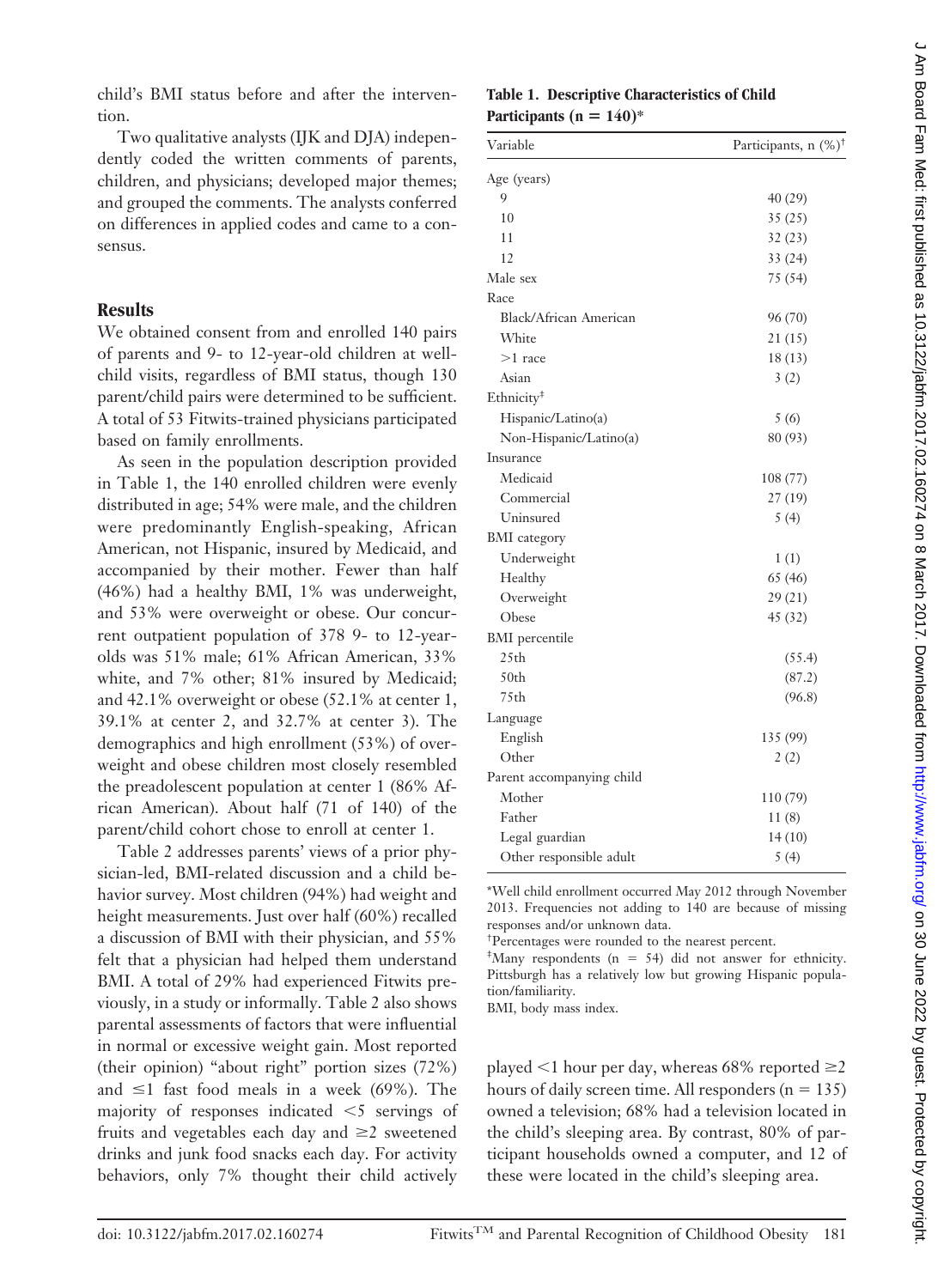## **Table 2. Preintervention Parent Report of Physician Interactions and Child's Behaviors\***

| Questions                                                                                                                                    | Responses,<br>$n(\%)$ |
|----------------------------------------------------------------------------------------------------------------------------------------------|-----------------------|
| Within the past 2 years, my child's weight<br>and height were measured in a doctor's<br>office.                                              |                       |
| Yes                                                                                                                                          | 130 (94)              |
| No                                                                                                                                           | 6 (4)                 |
| N/A                                                                                                                                          | 2(2)                  |
| Within the past 2 years, my child's doctor<br>discussed BMI with me.                                                                         |                       |
| Yes                                                                                                                                          | 82 (60)               |
| No                                                                                                                                           | 49 (36)               |
| N/A                                                                                                                                          | 6 (4)                 |
| Within the past 2 years, my child's doctor<br>helped me to understand BMI.                                                                   |                       |
| Yes                                                                                                                                          | 74 (55)               |
| No                                                                                                                                           | 49 (36)               |
| N/A                                                                                                                                          | 11(8)                 |
| My child's doctor has done Fitwits in the<br>office with my child before today. <sup>+</sup>                                                 |                       |
| Yes                                                                                                                                          | 38 (29)               |
| $N_0$                                                                                                                                        | 88 (67)               |
| N/A                                                                                                                                          | 6(5)                  |
| My child eats a portion size of food at each<br>meal that is:                                                                                |                       |
| Too little                                                                                                                                   | 7(5)                  |
| About right                                                                                                                                  | 101 (72)              |
| Too much                                                                                                                                     | 32 (23)               |
| My child eats this number of fruits and<br>vegetable servings each day:                                                                      |                       |
| $\leq$ 2                                                                                                                                     | 68 (49)               |
| $3 - 4$                                                                                                                                      | 69 (49)               |
| $\geq 5$                                                                                                                                     | 3(2)                  |
| My child drinks this number of sweetened<br>drinks each day (soda/pop, juice,<br>punch, sports drinks, powdered drinks,<br>sweet tea, etc.): |                       |
| ≤1                                                                                                                                           | 49 (35)               |
| 2                                                                                                                                            | 51 (36)               |
| >2                                                                                                                                           | 40 (29)               |
| My child eats this number of junk food<br>snacks each day (candy, cookies, cake,<br>pastries, chips, fries, etc.):                           |                       |
| ≤1                                                                                                                                           | 46 (33)               |
| 2                                                                                                                                            | 56 (40)               |
| >2                                                                                                                                           | 38 (27)               |
| My child eats this number of fast food<br>meals in a week:                                                                                   |                       |
| ≤1                                                                                                                                           | 96 (69)               |
| 2                                                                                                                                            | 28 (20)               |
| >2                                                                                                                                           | 15(11)                |
|                                                                                                                                              |                       |

*Continued*

#### **Table 2. Continued**

| Questions                                                                                                                      | Responses,<br>$n$ (%) |
|--------------------------------------------------------------------------------------------------------------------------------|-----------------------|
| My child actively plays this number of<br>hours each day:                                                                      |                       |
| $0 - 1$                                                                                                                        | 10(7)                 |
| 1                                                                                                                              | 19(14)                |
| >1                                                                                                                             | 111 (79)              |
| My child watches this number of hours of<br>screen time (television + video +<br>computer) each day (not including<br>school): |                       |
| $0 - 2$                                                                                                                        | 43 (31)               |
| $2 - 3$                                                                                                                        | 53 (38)               |
| >3                                                                                                                             | 42(30)                |
| A home television is located:                                                                                                  |                       |
| Don't own a television                                                                                                         | 0(0.0)                |
| Child's sleeping area                                                                                                          | 92 (68)               |
| Not in child's sleeping area                                                                                                   | 43 (32)               |
| A home computer is located:                                                                                                    |                       |
| Don't own a computer                                                                                                           | 28 (20)               |
| Child's sleeping area                                                                                                          | 12(9)                 |
| Not in child's sleeping area                                                                                                   | 100(71)               |

\*Sample size varied from 132 to 140.

† Fitwits feasibility or physician studies or informally prior to this study.

BMI, body mass index; N/A, no response available for preadolescents without a well child visit within the past 2 years (preadolescents tend to have fewer well child visits than in early childhood).

Perceptions about BMI categories are found in Table 3. Approximately 53% of the 140 enrolled children were overweight ( $n = 29$ ) or obese ( $n =$ 45). Most parents whose children had a healthy BMI percentile recognized them as such (86.2% correct responses), whereas 34.5% correctly identified their child as overweight and just 4.4% correctly identified their child as obese. Eight children were perceived as being underweight, though actually 1 child was underweight, 6 had healthy weights, and 1 was obese. The results after the intervention showed a shift in the direction of more parents (11 of 45) correctly acknowledging their child's obesity. Total parent perceptions of the correct BMI category changed from 50.0% to 60.6%, with positive movement in both the overweight (51.7%) and obese (24.4%) categories. Nine children were identified as underweight, which was true only for 1 of them.

A matched set of 135 parents responded to both the pre- and postintervention questions regarding their child's perceived BMI status. A total of 63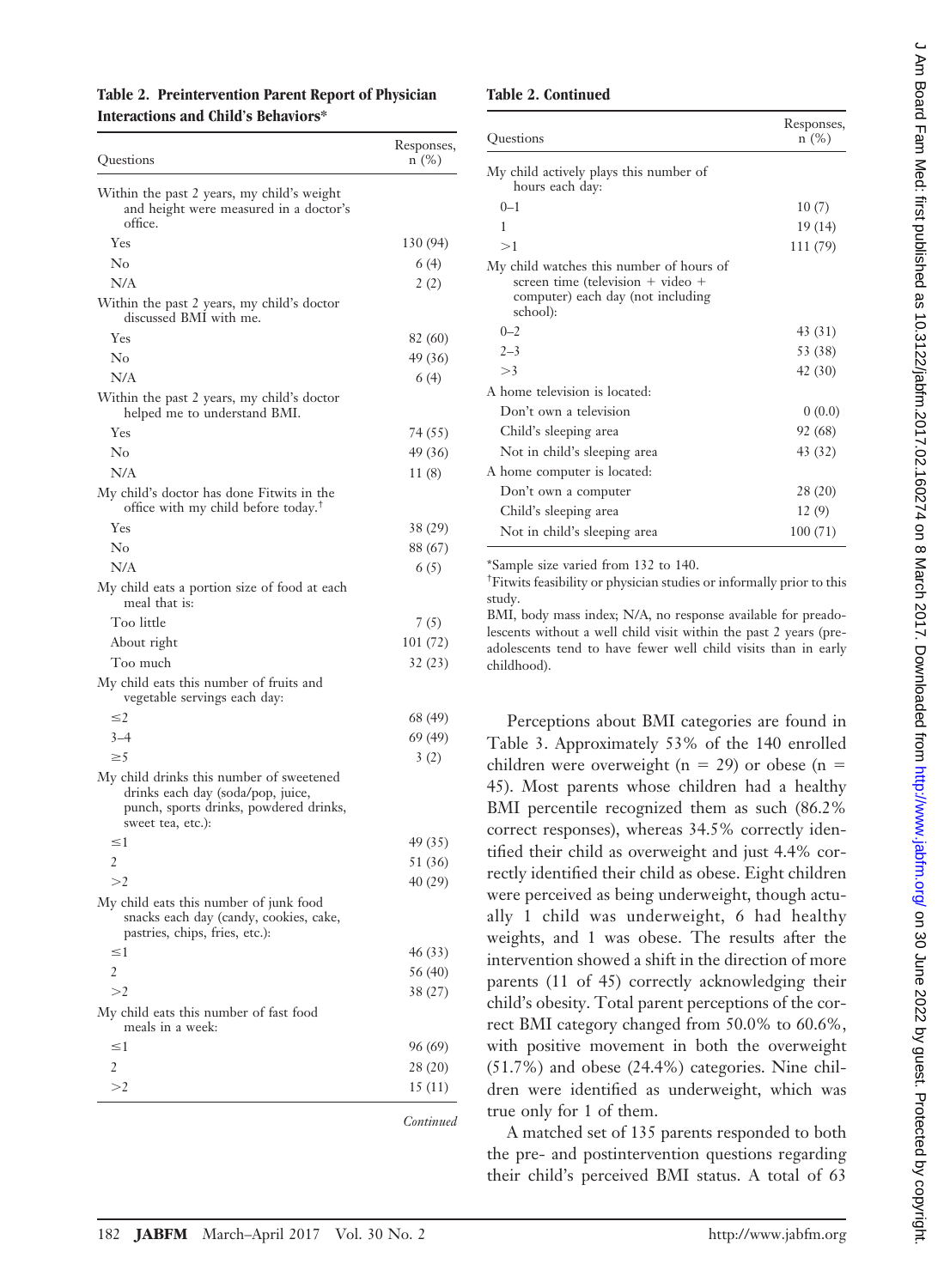|  |  |  | Table 3. Comparison of Parent Responses Before and After the Intervention* |  |
|--|--|--|----------------------------------------------------------------------------|--|
|  |  |  |                                                                            |  |

|                         | Parent Perception       |                        | Parent Correct Response |                        |
|-------------------------|-------------------------|------------------------|-------------------------|------------------------|
| Child Status            | Before the Intervention | After the Intervention | Before the Intervention | After the Intervention |
| Underweight $(n = 1)$   | 8(6%)                   | 9(7%)                  | $1(100.0\%)$            | $1(100.0\%)$           |
| Healthy ( $n = 65$ )    | 82 (59%)                | 74 (54%)               | 56 (86.2%)              | 56 (86.2%)             |
| Overweight ( $n = 29$ ) | 45 (33%)                | 43 (31%)               | $10(34.5\%)$            | 15 (51.7%)             |
| Obese $(n = 45)$        | 3(2%)                   | 11(8%)                 | $2(4.4\%)$              | $11(24.4\%)$           |
| Total correct responses |                         |                        | $69(50.0\%)$            | 83 (60.6%)             |

\*There were 138 responses from parents before the intervention and 137 responses after.

parents (47%) correctly identified their child's BMI status on the surveys both before and after the intervention, 48 (36%) were incorrect on both, and 24 (18%) changed their perception. Of the 24 who changed, 18 parents were incorrect on the survey before the intervention but answered correctly on the survey after the intervention, versus 6 who changed to incorrect after the intervention  $(P = .014)$ .

Table 4 is a compilation of the 2 goals selected from among 25 choices by parents and children after the Fitwits discussion. Participants tended to select goals (191/252, 75.8%) corresponding to visual and conversational cues included in the Fitwits flashcards and/or physician training. Those selected  $\geq$ 20 times included the visually cued increase in fruits and vegetables  $(n = 31)$ , less junk

food, more healthy snacks ( $n = 32$ ), decrease sugary drinks (n = 21), drink more water (n = 25), proportionate hand-based portion sizes  $(n = 23)$ , and active play at least 60 minutes each day  $(n = 20)$ . The next tier, chosen 10 to 19 times, included built-in messages to eat less fast food  $(n = 12)$  and the activity inquiry (eg, dance, bicycle, walking), chosen 13 times. Fitwits cards do not include limiting screen time (chosen 14 times), but trainees were instructed to verbally add this message to the 60-minute activity card.

Qualitative comments are summarized in Table 5. Of the 53 participating physicians, 39 wrote at least 1 comment. Remarks favored adult and child engagement (52 comments) over absent engagement (13 comments). Approximately 25% of com-

**Table 4. Goals Selected by Parents and Children After the Intervention (Instructed to Select 2 of 25 Example Goals)\***

| Food and<br>drink   | Eat 5 fruits and<br>vegetables each day <sup>t</sup>    | Eat less junk food, Decrease sugary<br>more healthy<br>snacks | drinks to 1 or none<br>each day                    | Drink more<br>water                                   | Choose low-fat milk                      |
|---------------------|---------------------------------------------------------|---------------------------------------------------------------|----------------------------------------------------|-------------------------------------------------------|------------------------------------------|
|                     | 31                                                      | 32                                                            | 21                                                 | 25                                                    |                                          |
|                     | Eating habits Eat fast food no more<br>than once a week | Eat more home-<br>cooked meals<br>with your family            | Eat snacks and meals at Eat a healthy<br>the table | breakfast each<br>day                                 | Make a bag lunch for<br>school           |
|                     | 12                                                      |                                                               |                                                    |                                                       |                                          |
|                     | Eat healthier portion<br>sizes                          | Talk to family and<br>friends at dinner<br>table              | Chew your food slowly                              | Make eating<br>changes as a<br>family                 | Your idea                                |
|                     | 23                                                      |                                                               |                                                    |                                                       |                                          |
| Activity            | Be active and play $\geq 1$<br>hour each day            | Be active: dance,<br>bicycle, walk,<br>run, or swim           | Be active and try a<br>team sport                  | Be active and try Your idea<br>an individual<br>sport |                                          |
|                     | 20                                                      | 13                                                            |                                                    |                                                       |                                          |
| Child and<br>parent | Limit screen time to 2<br>hours each day                | Move television out<br>of your child's<br>sleeping area       | Help your child get a<br>good night's sleep        | Reward your<br>child without<br>using food            | Work with school on<br>physical activity |
|                     | 14                                                      |                                                               |                                                    |                                                       | $\Omega$                                 |

\*A total of 127 selected 1 goal (13 missing), and 125 selected 2 goals (15 missing).

† Boldfaced goals (191/252, 75.8%) represent goals that correspond to recommended behaviors found in the Fitwits flashcards and/or physician training.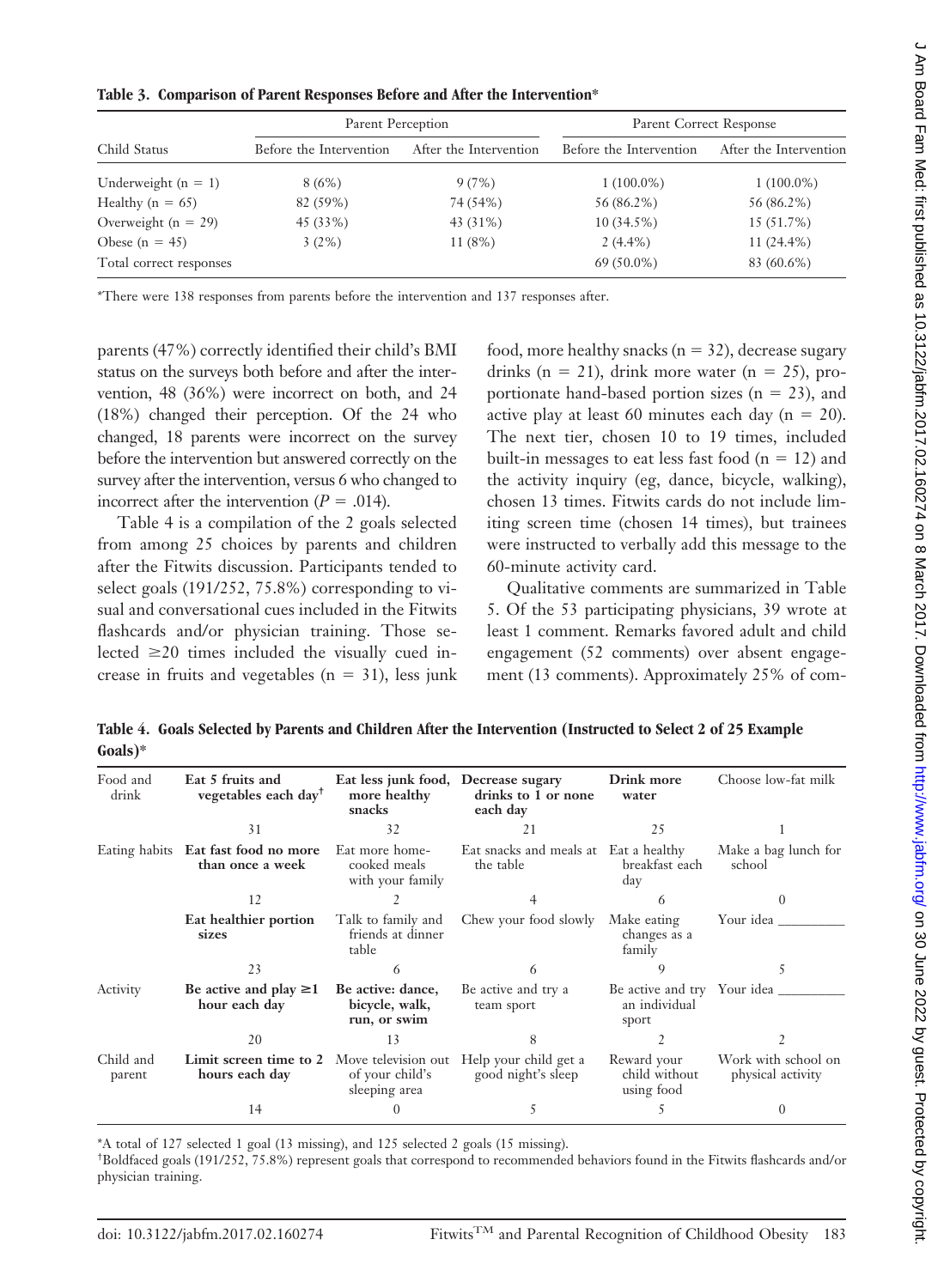| Table 5. Qualitative Physician Comments and Parent |
|----------------------------------------------------|
| Comments upon a Visit with the Doctor              |

| Initial Comments                                                               | Responses (n) |
|--------------------------------------------------------------------------------|---------------|
| Physician comments*                                                            |               |
| Engaged adult at visit                                                         | 28            |
| Engaged child at visit                                                         | 24            |
| Information was received and understood                                        | 10            |
| Adult not engaged at visit                                                     | 8             |
| Child not engaged at visit                                                     | 5             |
| High-calorie foods problematic                                                 | 5             |
| Adult confused/in denial about BMI                                             | 5             |
| Adult supportive of information and<br>motivated to change                     | 4             |
| Parent comments <sup>†</sup>                                                   |               |
| Mentioned improved understanding about<br>healthy eating/drinking; informative | 13            |
| Positive comment about doctor                                                  | 9             |
| Increased understanding/knowledge about<br>weight/BMI                          | 9             |
| Positive comment about visit                                                   | 7             |
|                                                                                |               |

\*Of 53 participating physicians, 39 wrote at least 1 comment; 83 surveys included physician comment(s) about the visit, with 89 remarks listed. Most frequently mentioned comments are rank ordered by frequency of response

† Of parents, 43 wrote a comment. The most frequently mentioned comments are ordered by frequency of response. BMI, body mass index.

ments were positive regarding the information provided. Nonacceptance of BMI was perceived for 5 adults. The parents and children  $(n = 31;$  child data not shown) who commented wrote mostly positive remarks about the physician, receiving information, and improved healthy eating/drinking or

understanding of BMI. Comments from childparent dyads are portrayed in the word cloud (Wordle, http://www.wordle.net) shown in Figure 1. Some comments are included in the discussion to support or refute BMI discussion and regarding activation expressed by parents and children after the intervention. Examples of additional comments follow.

Parent/guardian comments (set verbatim) reflecting physician communication included appreciation for the doctor's skills and Fitwits messages about BMI and changing health habits: "She was so informative. I really liked the way she does her job"; "Great advise [sic] and help to understand the importance of my childs [sic] BMI"; "Really helped us understand the importance of BMI being healthy works well with my family." A grandmother said, "This health care . . . is very informative about healthy eating, exercising, ways to help the parents out with this difficult task." Other comments from parents/guardians included, "It was very informative about my niece's BMI and the Dr showed us great ways to improve our eating habits"; "Up until today I thought her weight was nice but I learned that we have to change her eating habit"; "Glad to have been introduced to fitwits and the info is very helpful." Children commented: "I think that this was a good visit & I would like to thank my Dr for telling me how to be healthy. Thank you!"; "Learned how to stay healthy and active to keep a good weight!"; "He helped me very much about my weight"; "I liked the flash cards."

**Figure 1. Our physicians and 17 Fitwits flashcards guide each child and parent through an interactive conversation about body mass index status, "obesity," nutrition, activity, and hand-based portion sizes. The thumb portion size (shown) is a recommended serving of peanut butter, mayonnaise, hummus, or other spreads at 1 meal. Responsive parent and child survey comments are captured in this word cloud.**

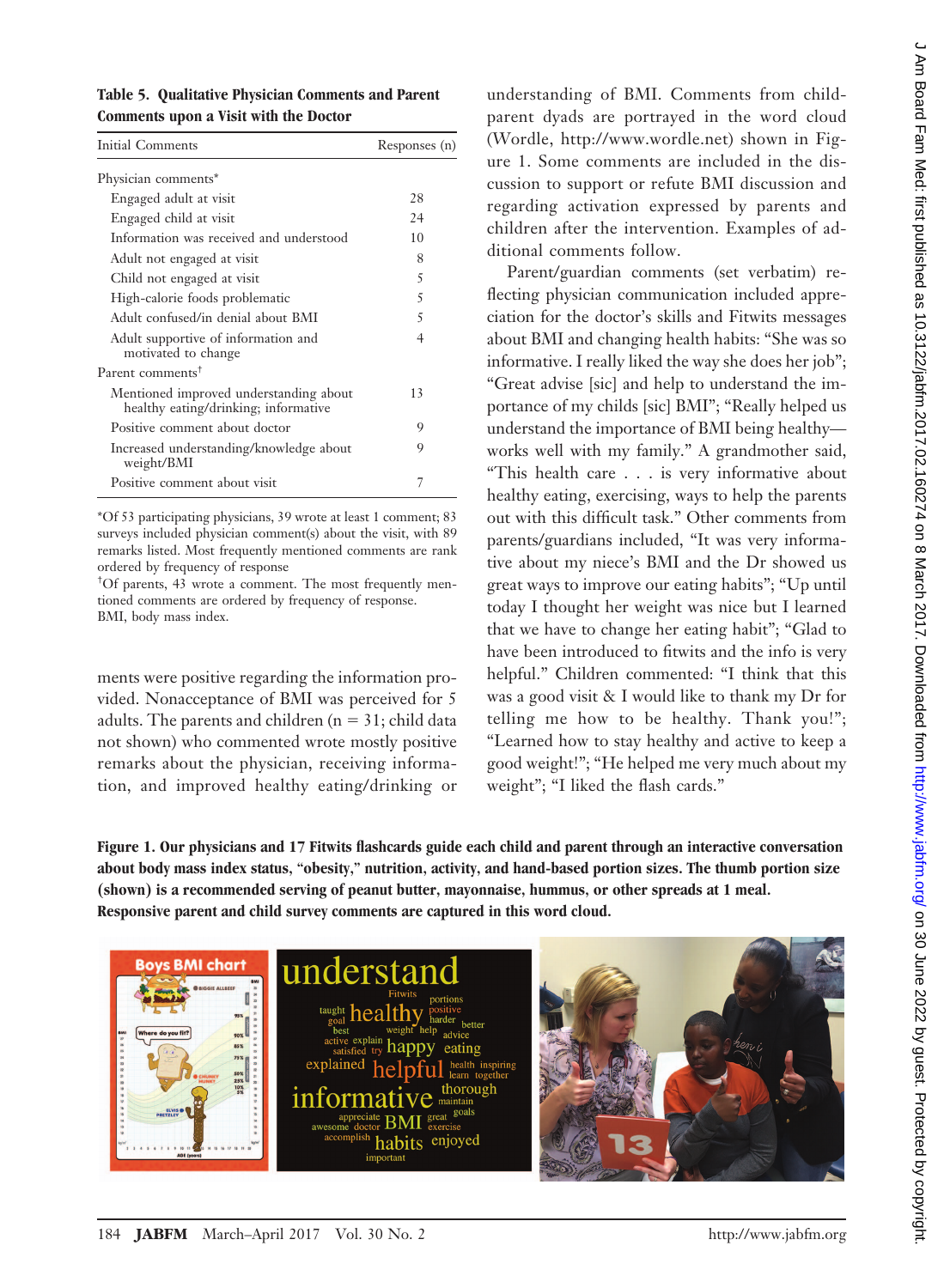Some negative but perceptive comments by physicians indicated parents' reluctance to accept BMI designations: "Mother is a little skeptical about BMI category"; "Mother frowning, reluctant to acknowledge BMI status, I think." Additional physician comments pertained to examination room distractions: "Visit very busy & loud with multiple siblings but the 8 year old & 10 year old really tried to listen"; "Patient was interested but mother in & out of room with other children."

# **Discussion**

Physicians and families in pediatric care settings often experience a quadruple dilemma: (1) low rates of physician-led communication regarding  $BMI^{6,10}$ ; (2) parent misperceptions about their child's BMI status $8,26,27$ ; (3) low parental acceptance of their child's BMI status<sup>3</sup>; and (4) reaching agreement on a corrective plan.<sup>28</sup> These themes support this Fitwits intervention study and the following discussion.

Systematic identification of overweight/obese children is deemed important to find associated health problems and to match treatment advice and services.<sup>6,7,14</sup> Less than a quarter of parents of overweight children aged 2 to 15 years reported having been told by a health professional that their child was overweight, per the 1999 through 2008 National Health and Nutrition Examination Surveys.<sup>20</sup> Notification to parents about their child's BMI has recently improved in practices using built-in EMR prompts and decision support, though without necessarily specifying parental buy-in.<sup>29-31</sup> Our results support previous studies reporting low rates of physician-led communication about BMI and feedback regarding health implications.<sup>4-7,10,12,32</sup> In our setting, almost all parents (94%) noted that weight and height had been measured, but only 60% recalled physician-led discussion of BMI, and only 55% felt that a physician had helped them understand BMI. Some positive responses may have been skewed by prior exposure to Fitwits (29%). The Fitwits intervention assisted our physicians with BMI education by using the girl's or boy's BMI flashcard to discuss the BMI percentile and category for each child and their parent. The subsequent activity and nutrition flashcards were used to suggest maintaining a healthy BMI, if applicable, or to make behavior changes to move in a healthy direction if the child was underweight, overweight, or obese. This comment reflects parent satisfaction: "Very happy to learn more about BMI & ways to better my child's health."

Before the intervention, looking at all individual parent responses as a whole, the numbers of underweight, healthy weight, and overweight children were overestimated and the number of obese children (3 of 45) was greatly underestimated. Parents' misperceptions about their child's BMI status before the intervention were particularly evident when the child was obese. The data represent a perceptive shift toward choosing lower rather than actual weight categories, with low overall correct recognition of BMI category (50.0%). Our study is consistent with analyses of National Health and Nutrition Examination Survey data from 1988 to 1994 and 2005 to 2010, in which interviewed parents were asked whether their 6- to 11-yearold child was overweight, underweight, or just about the right weight. Overweight/obese children were less likely to be perceived as overweight in the later survey years. More than three quarters of parents perceived overweight children as "about the right weight." The study authors surmised a generational shift in mismatched parent perceptions with current heavier child weights and a related growing challenge to prevent childhood obesity.<sup>33</sup>

Correct recognition by parents of their child's BMI percentile after the intervention showed an overall improvement, most notably for obese and overweight children. However, some parents continued to incorrectly identify their child's BMI. Choosing an incorrect BMI category could represent  $\geq 1$  or more belief or cultural or social factors, including low acceptance by parents of their child's BMI status on a chart compared with the parent's strong notion of a child as underweight, healthy, or, at most, overweight.<sup>3</sup> This comment corresponds to this: "Mother very resistant to BMI as a useful measure in children." Many cultural attitudes correlate health and/or sports prowess with increased weight. $34,35$  It is common for parents to feel that an overweight child is "fine," despite a physician's concern,<sup>34</sup> as in this comment from a physician regarding an obese boy: "Mom feels he is normal compared with family and wants him to play football. . . ." It is also common for a parent to worry that a healthy child is too thin. $8,27$  Some parents have competing priorities, feel too over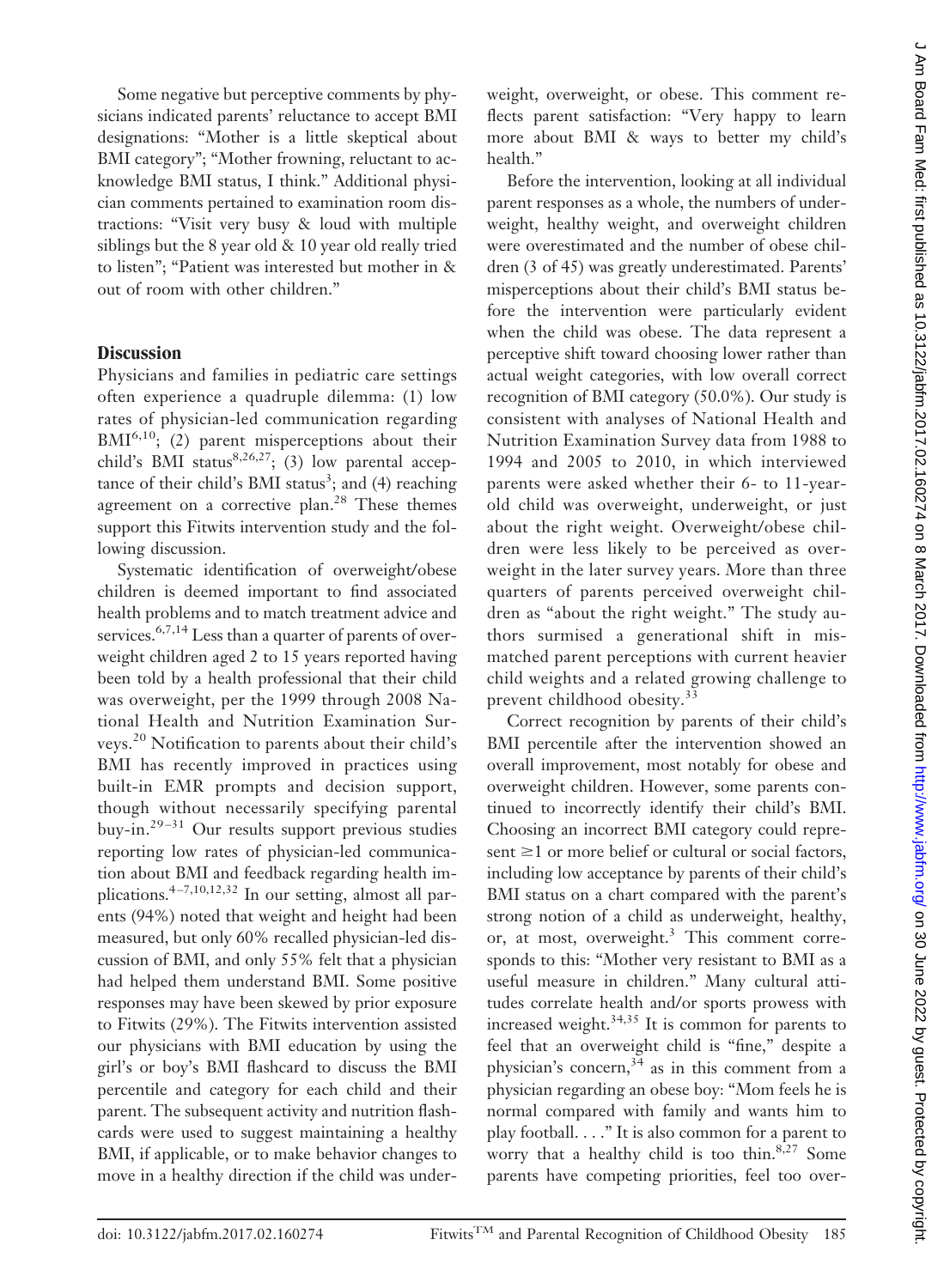whelmed to adopt a new concern, or express low confidence in controlling the food and behavior environment, including child-rearing by extended family members.<sup>28,35</sup> The new childhood "norm" of excess body weight makes it difficult for parents and youth to know what healthy children look like.<sup>33,36</sup> Although the Institute of Medicine (2005) and the American Academy of Pediatrics (2007) endorsed the term *obesity* in child BMI percentile determinations,  $34,37,38$  some of the pediatric literature finds it pejorative or insensitive for family discussions and shows preference for terms such as unhealthy weight.<sup>22,39–41</sup> Providers agree on healthsupporting, culturally attuned, and motivating discussions.<sup>42,43</sup> Our physicians were trained and accustomed to using the flashcard term *obesity*, defined as "too much weight for height." Physician comments on the lack of parental engagement indicated fatigue and distraction from listening during real-world office conditions: "Mom was very sleepy and not very engaged but was appreciative." Some of these factors may have influenced parental misidentification of BMI.

In studies that included agreement on a corrective plan, families lauded weight-related discussions that partner the child, parent, and physician; set specific goals over successive visits; and provide simplified and correct nutrition information.21,25,28,34,35,44 Most responses to 9 behavioral questions before the intervention (Table 2) suggested high consumption of sweetened beverages and junk food, prolonged screen time, and a television in the child's bedroom. These survey questions set the tone of behavioral messages for the coming Fitwits discussion. The most popular behavior change goals selected by parent-child dyads after the intervention (Table 4) correlated with visual images on the Fitwits cards and physician training cues. Parent comments supported physician-led Fitwits conversations as age-appropriate and motivating: "Very nice and explained everything so it could be understood by the children"; "This visit has been informative and goal inspiring." Fitwits games were given for use at home, with implied permission to engage further in lifestyle changes, as per this trio of comments: "Mother ready to share in dietary improvements" (from a physician); "We will do this together" (from a parent); "I understood everything the doctor told me" (from a child).

## *Limitations*

Our study was promoted by an interested team of residents and may not translate to a busy primary care practice. It is, however, a brief conversation that can replace usual discussions about BMI, nutrition, and activity. The demographics of our study population (mostly African American) may limit the generalizability of the findings.

## **Conclusions**

Given prevalent underrecognition of children's weight status, physicians need to develop clinical skills and be given brief tools to foster productive discussions of BMI and awareness of health by children and parents.<sup>9,20,21,45-49</sup> Our study measured communication between physicians, preadolescents, and parents, starting with an ordinary well-child office visit and mediated by a childfriendly tool, to test correct understanding of BMI—a known gap in parent-child readiness to pursue health-attaining behavioral goals. This wellchild visit tested the Fitwits office tool for joint discussions among physicians, parents, and 9- to 12-year-olds about their understanding and identification of BMI category (underweight, healthy weight, overweight, or obese). Overall correct identification of BMI improved from 50% before to 60.6% after the intervention, with positive movement between the overweight (34.5% to 51.7%) and obese (4.4% to 24.4%) categories. Continuing underrecognition or acknowledgment of overweight/obese children and some healthy children was noted. This highlights the difficulties of educating parents to identify BMI status in the new "normal" environment of heavier children, even with a dedicated intervention.<sup>33</sup> The behavioral management suggestions for nutrition, portion size, and activity changes built in to the Fitwits flashcards were reflected in the 2 goals most often chosen by the parent-child dyads. The majority of comments by parents were appreciative of the physician interaction, Fitwits flashcards, and information. Further results pending analysis include longitudinal 12-month surveillance of correct BMI category choices and BMI trajectories, with an opportunity to improve with the use of Fitwits at 3 follow-up visits.

The authors thank all the participants and supporters of this study at the University of Pittsburgh Medical Center, St. Mar-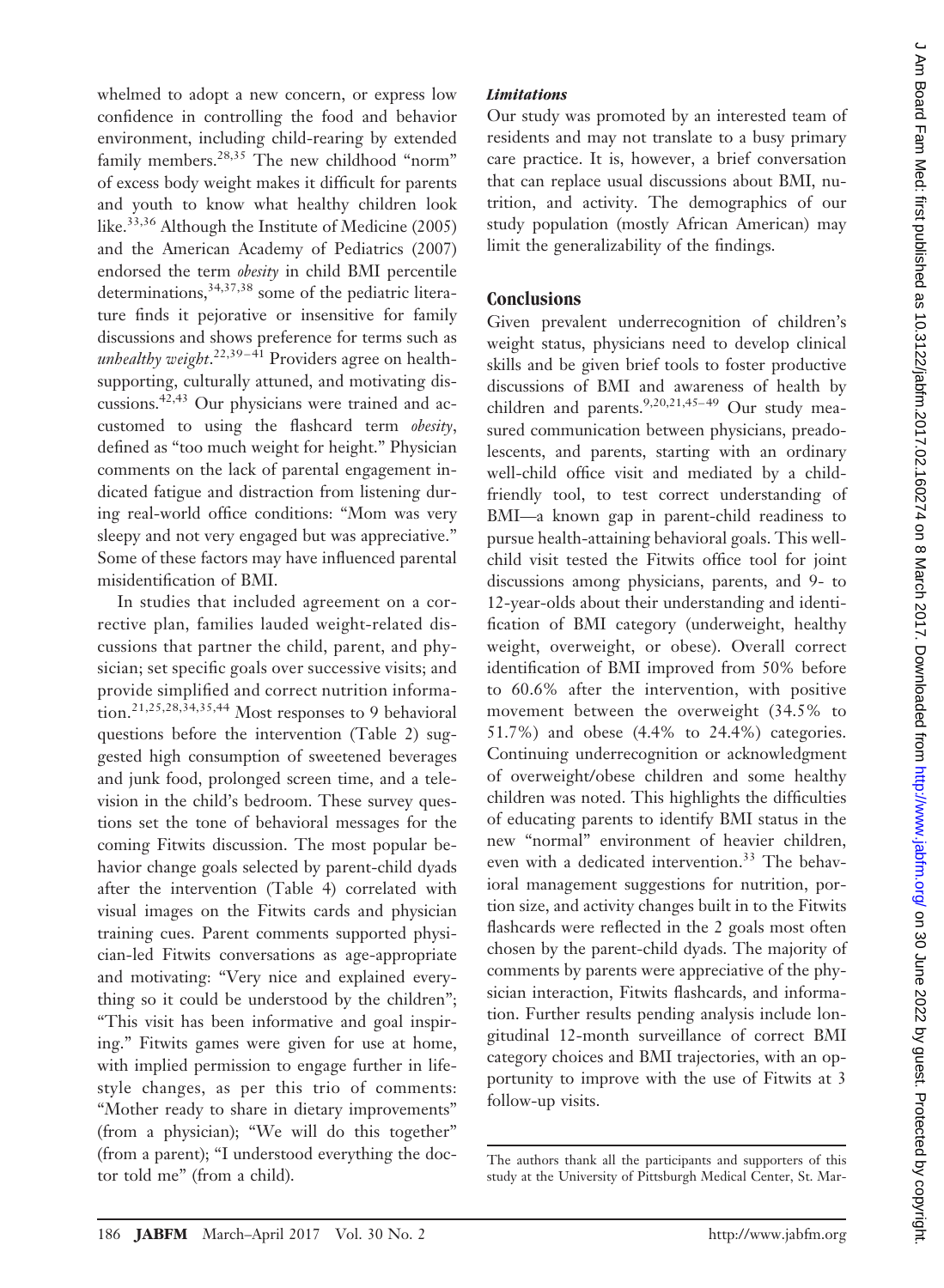garet Family Medicine Residency Program. They are grateful for the formative work of Fitwits team members Jeremy Alland, MD, LaShonna M. Austin, Scott Bragg, PharmD, Gregory Castelli, PharmD, Matthew Harbaugh, MD, and Danielle York, MD; article review by Susan K. Fidler, MD, and J. Dustin Williams, MLIS; the literature contributions from Amy Haugh, MLS; survey construction assistance from Abigail A. Jacobsen, MLIS, and J. Dustin Williams, MLIS; photography by Andrea Karsh, LCSW, BCD; and article preparation by Paula Preisach.

*To see this article online, please go to: [http://jabfm.org/content/](http://jabfm.org/content/30/2/178.full) [30/2/178.full.](http://jabfm.org/content/30/2/178.full)*

#### **References**

- 1. Barlow SE. Expert Committee recommendations regarding the prevention, assessment, and treatment of child and adolescent overweight and obesity: summary report. Pediatrics 2007;120(Suppl 4):S164 –92.
- 2. Fitzgibbon ML, Beech BM. The role of culture in the context of school-based BMI screening. Pediatrics 2009;124(Suppl 1):S50 – 62.
- 3. Harris CV, Neal WA. Assessing BMI in West Virginia schools: parent perspectives and the influence of context. Pediatrics 2009;124(Suppl 1):S63–72.
- 4. Klein JD, Sesselberg TS, Johnson MS, et al. Adoption of body mass index guidelines for screening and counseling in pediatric practice. Pediatrics 2010;125: 265–72.
- 5. O'Brien SH, Holubkov R, Reis EC. Identification, evaluation, and management of obesity in an academic primary care center. Pediatrics 2004;114: e154 –9.
- 6. Dorsey KB, Wells C, Krumholz HM, Concato JC. Diagnosis, evaluation, and treatment of childhood obesity in pediatric practice. Arch Pediatr Adolesc Med 2005;159:632-8.
- 7. Dilley KJ, Martin LA, Sullivan C, Seshadri R, Binns HJ. Identification of overweight status is associated with higher rates of screening for cormorbidities of overweight in pediatric primary care practice. Pediatrics 2007;119:e148 –55.
- 8. Lundahl A, Kidwell KM, Nelson TD. Parental underestimates of child weight: a meta-analysis. Pediatrics 2014;133:1–15.
- 9. Woolford SJ, Clark SJ, Strecher VJ, Gebremariam A, Davis MM. Physicians' perspectives on increasing the use of BMI charts for young children. Clin Pediatr (Phila) 2008;47:573–7.
- 10. Huang TT, Borowski LA, Liu B, et al. Pediatricians' and family physicians' weight-related care of children in the U.S. Am J Prev Med 2011;41:  $24 - 32.$
- 11. Ben-Joseph EP, Dowshen SA, Izenberg N. Do parents understand growth charts? A national, internetbased survey. Pediatrics 2009;124:1100 –9.
- 12. Patel AI, Madsen KA, Maselli JH, Cabana MD, Stafford RS, Hersh AL. Underdiagnosis of pediatric

obesity during outpatient preventive care visits. Acad Pediatr 2010;10:405–9.

- 13. Cook S, Weitzman M, Auinger P, Barlow SE. Screening and counseling associated with obesity diagnosis in a national survey of ambulatory pediatric visits. Pediatrics 2005;116:112-6.
- 14. Rhee KE, Phan T-L, Barnes RF, Benun J, Wing RR. A delayed-control trial examining the impact of body mass index recognition on obesity-related counseling. Clin Pediatr (Phila) 2013;52:836 – 44.
- 15. McGaffey A, Hughes K, Fidler SK, D'Amico FJ, Stalter MN. Can Elvis Pretzley and the Fitwits improve knowledge of obesity, nutrition, exercise, and portions in fifth graders? Int J Obes (Lond) 2010;34: 1134 – 42.
- 16. Hughes K, Fidler S, McGaffey A, Audenried C. Fitwits: designed to help physicians start conversations with families about obesity. Paper presented at the 2009 Icograda Education Network Conference, Icograda World Design Congress, Beijing, China (October 24 –30, 2009). [repository.cmu.edu/cgi/](repository.cmu.edu/cgi/viewcontent.cgi?article=1000&context=design) [viewcontent.cgi?article](repository.cmu.edu/cgi/viewcontent.cgi?article=1000&context=design)=1000&context=design. Accessed April 16, 2016.
- 17. McGaffey AL, Abatemarco DJ, Jewell IK, Fidler SK, Hughes K. Fitwits MD™: an office-based tool and games for conversations about obesity with 9- to 12-year-old children. J Am Board Fam Med 2011; 24:768 –71.
- 18. Wislo VMP, McGaffey A, Scopaz KA, et al. Fitwits: preparing residency-based physicians to discuss childhood obesity with preteens. Clin Pediatr (Phila) 2013;52:1107–17.
- 19. Haemer M, Cluett S, Hassink SG, et al. Building capacity for childhood obesity prevention and treatment in the medical community: call to action. Pediatrics 2011;128(Suppl 2):S71–7.
- 20. Perrin EM, Skinner AC, Steiner MJ. Parental recall of doctor communication of weight status: national trends from 1999 through 2008. Arch Pediatr Adolesc Med 2012;166:317–22.
- 21. Vine M, Hargreaves MB, Briefel RR, Orfield C. Expanding the role of primary care in the prevention and treatment of childhood obesity: a review of clinic- and community-based recommendations and interventions. J Obes 2013;2013:172035.
- 22. Dietz WH, Story MT, Leviton LC. Introduction to issues and implications of screening, surveillance, and reporting of children's BMI. Pediatrics 2009; 124(Suppl 1):S1–2.
- 23. Perrin EM, Jacobson Vann JC, Benjamin JT, Skinner AC, Wegner S, Ammerman AS. Use of a pediatrician toolkit to address parental perception of children's weight status, nutrition, and activity behaviors. Acad Pediatr 2010;10:274 – 81.
- 24. Woolford SJ, Clark SJ, Ahmed S, Davis MM. Feasibility and acceptability of a 1-page tool to help physicians assess and discuss obesity with parents of preschoolers. Clin Pediatr (Phila) 2009;48:954 –9.